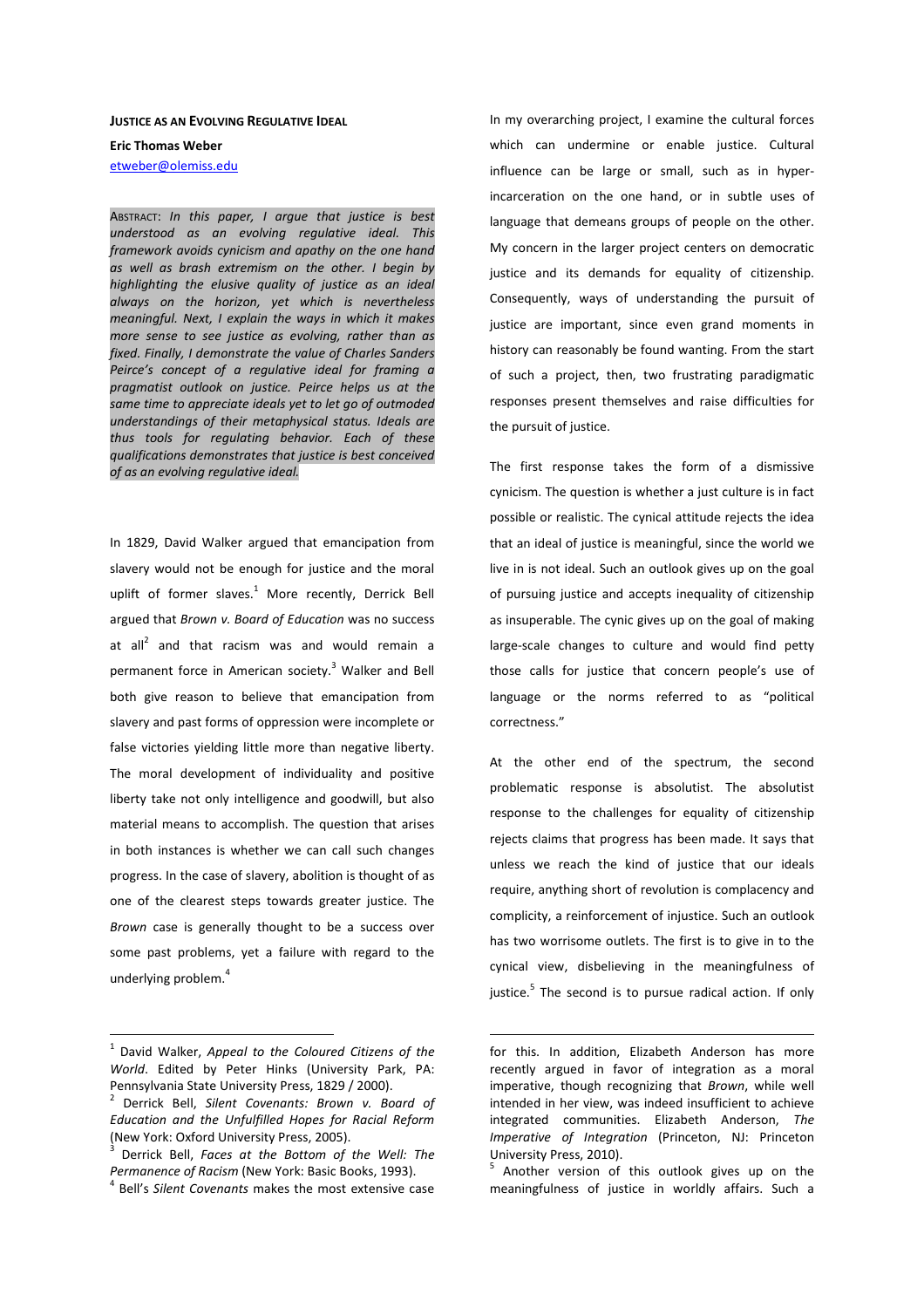ideal justice is acceptable, and if civil, political means of pursuing justice can only end in frustration, one can feel that no recourse is left for change except violence. Misguided though they are, racist white secessionists fall into this absolute camp. People with democratic, nonracist outlooks on justice can also be absolutists, of course.

When people in democratic societies fight for equality of citizenship, it is important at the same time to appreciate the critics of partial progress yet to welcome steps towards justice, even if soberly. In this paper, I argue that a just culture is an elusive and evolving ideal, yet one which can nevertheless serve valuably to regulate behavior and policy for the better.

In what follows, I will first address the elusive quality of justice as an ideal always on the horizon, yet which is nevertheless meaningful. Next, I will explain the ways in which it is useful to see justice as evolving, rather than as fixed. When interracial marriage was controversial, the United States was entirely unready or unwilling to consider homosexual marriage. With time and considerable effort to fight outmoded prejudices against homosexuality, a new culture and more inclusive sense of justice came into view. In this sense, justice evolves. Finally, I will look to Charles Sanders Peirce's concept of a regulative ideal to show how a pragmatist outlook can at the same time appreciate ideals yet let go of outmoded understandings of their metaphysical status. Ideals thus are best understood to be tools for regulating behavior.

religious response sees justice as something only possible in the afterlife, as divine justice.

106

<u>.</u>

### **I. Justice as an Ideal**

"Though the arc of the moral universe is long, it bends towards justice." "Justice too long delayed is justice denied."

 $-$  Dr. Martin Luther King, Jr. $^{6,7}$ 

For sailors on long trips, the horizon hides and then reveals their destination. Such is our experience also in pursuing justice. What we conceive of as justice at any given moment may sound idyllic and final, yet is akin to the horizon. Once the merchant sailor arrives at a destination, further destinations and horizons present themselves. The horizonal quality of justice also contributes to the sense in which justice appears to evolve. Past generations thought that shaking hips on television were a moral threat. White Americans at one time resisted the desegregation of restaurants and schools. It is easy to find examples today that suggest that ours is a far more just society than those of past generations, even if in many other ways justice appears far away.

Issues of race in the U.S. offer examples of continuing injustice – of inequality of democratic citizenship – falling short of an ideal. People often tire of talking about race.<sup>8</sup> Nevertheless, the Sentencing Project

<sup>6</sup> Martin Luther King, Jr., "Love, Law, and Civil Disobedience," in *The Essential Writings and Speeches of Martin Luther King, Jr.*, Edited by James M. Washington (New York: Harper Collins, 1986), 43-53, 52. The phrase is believed to have originated from abolitionist preacher Theodore Parker, according to John Haynes Holmes, "Salute to Montgomery," *Liberation* 1, Issue 10 (1956): 5. I am indebted for this latter reference to Clayborn Carson, Senior Editor, *The Papers of Martin Luther King, Jr., Volume 3: Birth of a New Age* (Los Angeles, CA: University of California Press, 1997), 486.

 $<sup>7</sup>$  Martin Luther King, Jr. "Letter from a Birmingham Jail,"</sup> in *Why We Can't Wait* (New York: Signet Classics, 1963), 77-100.

<sup>&</sup>lt;sup>8</sup> See Editors, "The 2014 Race Card: Democratic Appeals to Racial Division Are Worse than Ever," *The Wall Street Journal*, October 26, 2014, URL:

http://www.wsj.com/articles/the-2014-race-card-

<sup>1414192776,</sup> and Tanya Young Williams, "I'm Tired of Talking about Racism and a Judge's Bid to Abolish the Grand Jury," *Huffington Post*, December 12, 2014, URL: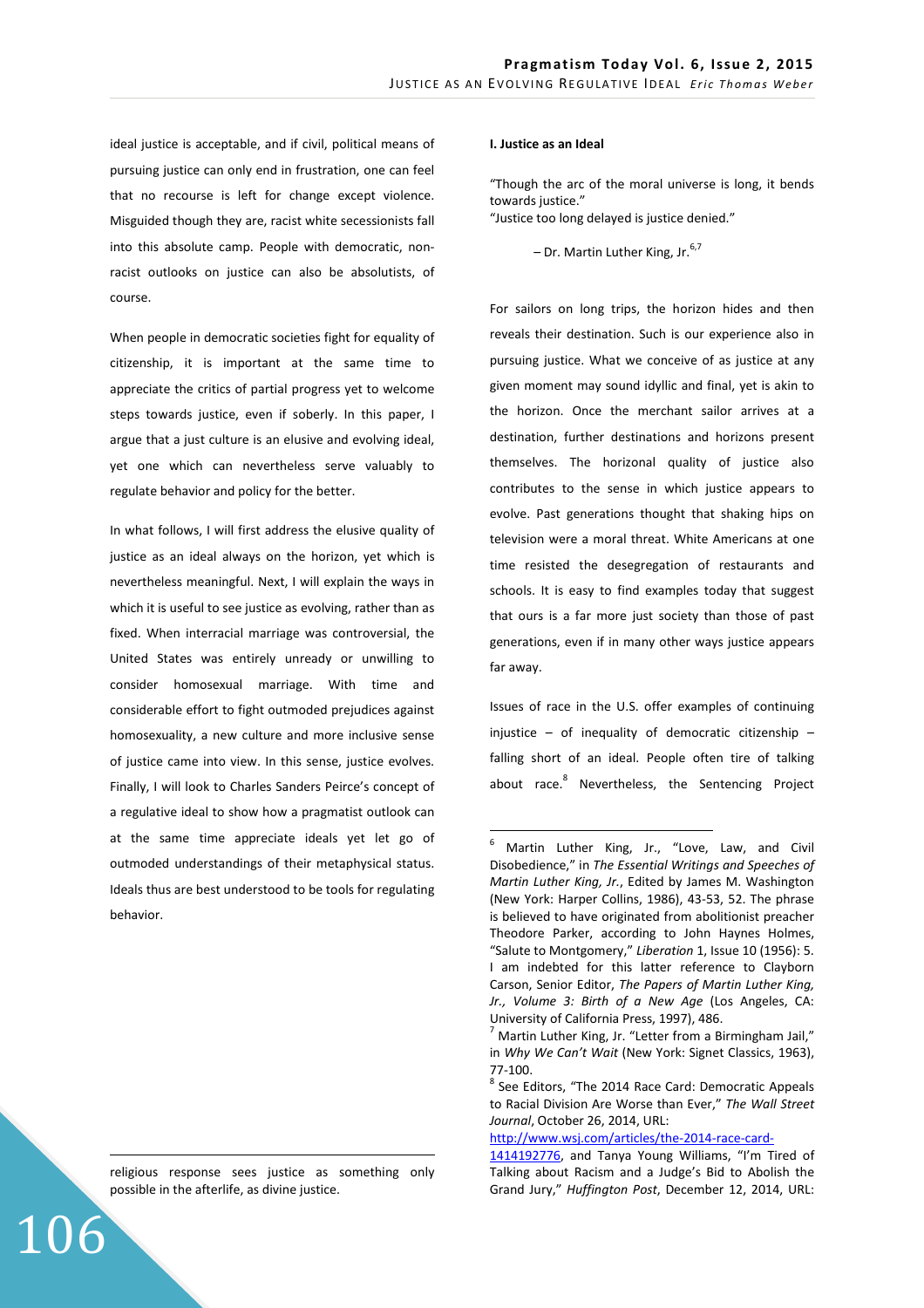revealed in 2013 that if trends continue, 1 in 3 African American men can expect to be imprisoned in his lifetime.<sup>9</sup>

Understanding that there appears always to be more work to do with respect to justice, we can appreciate disagreements between Martin Luther King, Jr. and Malcom X. X's famous and often repeated line was that "If you stick a knife nine inches into my back and pull it out three inches, that is not progress. Even if you pull it all the way out, that is not progress. Progress is healing the wound, and America hasn't even begun to pull out the knife."<sup>10</sup> King was an advocate for moderate, peaceful means to social change, while X asked him how and why he could advocate for non-violence in response to violence inflicted. King was inspired by the work and philosophy of Mahatma Gandhi. $11$  but X was right to wonder how King knew that he was not simply bringing sheep to the slaughter when he led protests. There is reason to believe that Gandhi's tactics would have failed utterly against the Nazis in Germany. In the American South, black men and women were lynched. Churches were bombed. Protesters were murdered. X had cause to doubt King's methods. The desegregation of schools and the protection of the right to vote, to figures like X, were partial measures for progress, pulling out the knife only partly. Appreciating Malcom X's worries, consider that even with desegregation as law, some school districts have been described as still today not having

# http://www.huffingtonpost.com/tanya-youngwilliams/im-tired-of-talking-about\_b\_6304140.html.

<u>.</u>

desegregated. $^{12}$  In 2012, it was argued that schools had become more segregated than they were in the late 1960's. $^{13}$ 

Contrast these conditions with the fact that the United States has elected and reelected its first African American President. On the one hand, the U.S. appears to have made some unmistakable progress, raciallyspeaking, given that years ago President Obama's candidacy would have been thought so unrealistic as to be impossible. Even in what some have called the "age of Obama,"<sup>14</sup> however, conditions for African Americans in the United States have reasonably inspired Michelle Alexander to call today's prison conditions a "New Jim Crow."<sup>15</sup> What are we to say about progress towards justice when it is partial? Have there been victories in the pursuit of justice? One response to partial measures for progress or to progress accompanied by apparent regress is to say that not much has changed. If we see justice as an ideal, however, any changes could only ever be partial progress, at best. Therefore, if change is desired, leaders must recognize that it will never be totally fulfilled.

In the tradition of American Pragmatism, we find in John Dewey's work an approach to progress more sympathetic with King's non-violent philosophy. In "Democracy is Radical," Dewey argues that you cannot achieve democratic ends with undemocratic means.<sup>16</sup> In

http://www.newyorker.com/news/dailycomment/charleston-and-the-age-of-obama.

 $\overline{a}$ 

107

<sup>9</sup> The Sentencing Project, *Report of the Sentencing Project to the United Nations Human Rights Committee: Regarding Racial Disparities in the United States Criminal Justice System* (Washington, D.C.: The Sentencing Project, August 2013), URL:

http://sentencingproject.org/doc/publications/rd\_ICCPR %20Race%20and%20Justice%20Shadow%20Report.pdf.

As cited in Carlton Waterhouse, "Avoiding Another Step in a Series of Unfortunate Legal Events," *Boston College Third World Law Journal* 26, Issue 2 (2006): 207- 265, 208.

<sup>11</sup> Nirupama Rao, "Mahatma Gandhi's 'Light' Guided Martin Luther King, Jr.," *Politico*, March 7, 2013, URL: http://www.politico.com/story/2013/03/mahatmagandhis-lightguided-martin-luther-king-jr-88581.html.

 $12$  Sharon Lerner, "A School District that Was Never Desegretated," *The Atlantic*, February 5, 2015, URL: http://www.theatlantic.com/education/archive/2015/02 /a-school-district-that-was-neverdesegregated/385184/.

Emily Richmond, "Schools Are More Segregated Today than During the Late 1960's," *The Atlantic*, June 11, 2012, URL:

http://www.theatlantic.com/national/archive/2012/06/s chools-are-more-segregated-today-than-during-the-late-1960s/258348/.

David Remnick, "Charleston and the Age of Obama," *The New Yorker*, June 19, 2015, URL:

<sup>15</sup> Michelle Alexander, *The New Jim Crow* (New York: The New Press, 2012).

<sup>16</sup> John Dewey, "Democracy Is Radical," in *The Later*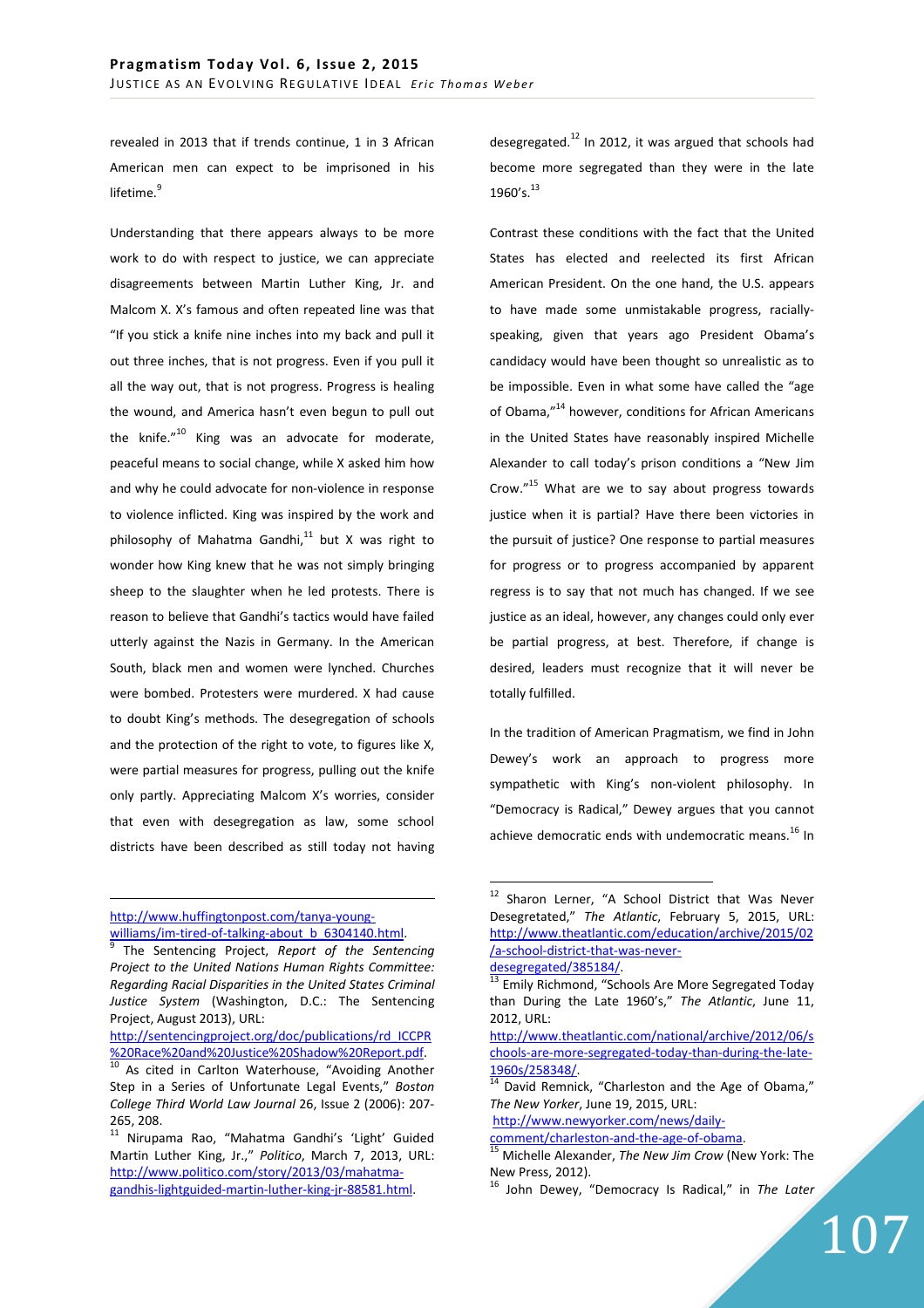other words, if we are to pursue democratic aims of equality and social cooperation, violence will frustrate rather than enable our ends. Of course, there is cause to appreciate the rebuttal. When one's people are murdered, hung, and bombed, not welcomed to the same table for discussion or to the same schools or voting booths, there is a foundational threat to overcome that makes the aim of cooperation seem unrealistic.

The three possible responses to the frustrated pursuit of an ideal of justice presented in the introduction represent different outlooks on the disagreements between King and X. On the one hand, seeing justice as an ideal which so thoroughly fails to match up with the real world can inspire cynicism. Justice is not meaningful on this view, as it is imaginary, not realistic. The cynic will not aim to achieve greater justice, as it is a foolish dream anyway, on his or her view. King and X both believed that action was necessary, rejecting the cynic's view. In fact, cynicism reinforces unjust social structures, King argued. He wrote that "He who passively accepts evil is as much involved in it as he who helps to perpetrate it."<sup>17</sup>

The second response sees the ideal of justice as necessary, real, and wholly frustrated in today's world. This view becomes absolutist and possibly violent. To say this is not to deny that people should have the right of self-defense. Such was the reasonable side to X's argument. The worry for King was that even violence in self-defense can be spun in public perception as aggressive violence. In addition, the violent actor undermines his or her own ends, as Dewey suggested, if one is looking to bring about peaceful results. To appreciate King's challenge for X, consider that the American South remained in the union only by force. Even to this day, Southerners continue to express their

108

<u>.</u>

pride in the region's resistance to the federal government with defenses of the Confederate Battle flag, as well as occasional outbursts of terrible violence. $^{18}$  King believed that if the aim was transformation into a community, violence would frustrate the end, not speed its arrival.

Finally, the third possibility is that an ideal can be an inspiration. It can be the star in whose direction we travel, always elusive, yet helpful for guiding our efforts. This last approach is the outlook inspired by lines like King's, which explain that "Though the arc of the moral universe is long, it bends towards justice. $"^{19}$  In this sense, an ideal is aspirational. It is imagined in real life, as we recognize a spectrum of better and worse conditions than those which exist presently. Dewey had something like this in mind when he spoke of the divine in *A Common Faith*.<sup>20</sup> It is an idealized moral extension of our experience of the world, which we value as better and worse, envisioned as a matter of degree. The ideal, the perfect, is a vision of the progress of present conditions carried infinitely towards what would be better. The fact that things could be better and are always imperfect fails to motivate the cynic, but can be understood optimistically, for in fact, a true cynic would doubt that things could be better.

*Works of John Dewey, Volume 11* (Carbondale, IL: Southern Illinois University, 1937/1987), 296-299. <sup>17</sup> Martin Luther King, Jr., *Stride Toward Freedom: The Montgomery Story* (New York: Harper & Row), 61.

<sup>&</sup>lt;sup>18</sup> See Anna R. Schechter and Jon Schuppe, "Confederate Flag Rally Tests a Diminished Ku Klux Klan," *MSNBC.com*, July 18, 2015, URL:

http://www.msnbc.com/msnbc/confederate-flag-rallytests-diminished-ku-klux-klan; Eric Thomas Weber, "What a Flag Has to Do with Justice," *The PrindlePost*,

July 8, 2015, URL: http://www.prindlepost.org/2015/07/what-a-flag-hasto-do-with-justice/; Therese Apel, "Deryl Dedmon, Two Others Sentenced from 7-50 Years in Hate Crime," *The* 

*Clarion Ledger*, February 12, 2015, URL: http://www.clarionledger.com/story/news/2015/02/10/

deryl-dedmon-two-others-to-be-sentenced-in-hate-

crime-tuesday/23166397/; and Simon McCormack, "Dylann Roof Charged with 9 Counts of Murder," *The Huffington Post*, June 19, 2015, URL:

http://www.huffingtonpost.com/2015/06/19/dylanroof-confesses\_n\_7620314.html.

 $\overline{19}$  King, "Love, Law, and Civil Disobedience," 52.

<sup>20</sup> John Dewey, *A Common Faith* (New Haven, CT: Yale University Press, 1933/2013).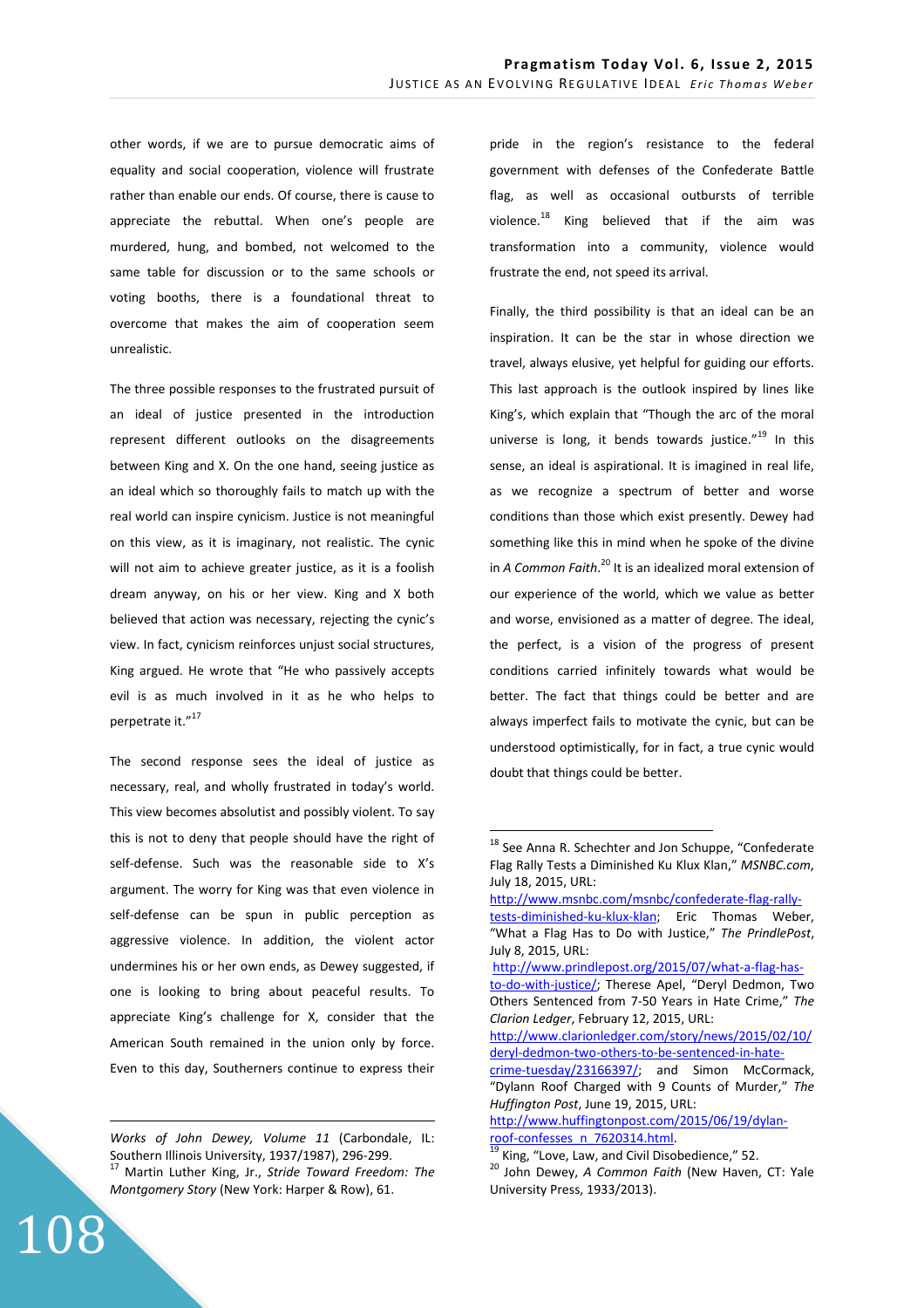There are pragmatic reasons why we must not follow the cynic's course, as well as conceptual ones. Things will only stay the same or get worse without effort, given the cynic's outlook. Beyond that, the fact that a goal is unattainable is in no way evidence of the meaninglessness of its pursuit. This argument can best be understood with reference to the idea that "ought implies can." One's moral obligations cannot reasonably include things impossible for one to do. While David Hume's insight may be true – that one cannot derive an "ought" from an "is" – we might say with Gideon Yaffe that "sometimes the way things ought to be does indeed tell us how they are. $"^{21}$  We do not blame a person for a condition that he or she could not avoid. When a person is drugged without his consent, for instance, we do not blame him for his intoxicated state. On such grounds, we might say that if a society could never achieve ideal conditions of justice, it cannot be that we ought to achieve them. That interpretation is only half right. If all one can be morally required to do is that which is within one's power, the question is whether or not striving for an ideal could not help one to come closer to it. If an ideal is impossible to achieve in one's lifetime, it may nevertheless be considered a limit towards which infinite effort can progress infinitely over time. Understanding the concepts of the ideal perfect circle may mean that a person could never draw a perfect circle by hand. It is unreasonable to say that he or she ought to draw a perfect circle and is a failure when he or she inevitably falls short of that perfection. Nevertheless, the idea of a perfect circle is meaningful, as it is instructive of the kind of aim one is striving for as well as the sorts of steps one ought to take in working toward that perfection. Thus, the pursuit of perfection, the effort to come as close to justice as a society can in a generation's lifetime is within that generation's power. The ideal can be meaningful in that sense, despite the inevitability of falling short of it as a goal.

<sup>21</sup> Gideon Yaffe, "More on 'Ought' Implies 'Can' and the Principle of Alternate Possibilities," *Midwest Studies in Philosophy* 29 (2005): 307-312.

 $\overline{a}$ 

An ideal of justice can only obligate a person to do what is in his or her power to control. This does not mean that one gives up when things cannot be changed *en masse* immediately. When enough people make a small change, great change can occur. A change of this sort appears to be the mechanism by which homosexual marriage laws were changed. First there were activists calling for change. Then scholars and entertainers discussed the issue and combatted unconsidered sensibilities. Next, the general public resisted traditional prejudices against homosexual behavior. Finally, individuals adapted and saw that criticisms of homosexual behavior were discriminatory and unacceptable. Past criticisms came to look like the unfair arguments against interracial marriage. Such changes are slow and they reveal the extent to which all people participate in the transmission, acceptance, and modification of culture. Examples such as these also demonstrate reason for what John Lachs has dubbed "stoic pragmatism," a stoicism spirited by a pragmatic optimism to try, while not despairing when particular individuals cannot alone change all that needs to be changed. $^{22}$ 

Given these approaches to the nature of an ideal, it is important to tie them to the modern democratic norm of equal citizenship. In Plato's day, it seemed necessary to the great philosopher to divide up people into classes and castes. It is one thing to see and divide the needs for agriculture, civil defense, and political work. We still follow much of Plato's advice when it comes to the benefits of a broad education in general, accompanied by specialized education and focus in one's trade. The further step Plato takes, however, of calling certain social roles or castes bronze, silver, and gold today clashes with the democratic ethos. We have the sobering advantage of having witnessed some of the most grotesque forms of dehumanization and devaluation of people, in the early Twentieth Century.

<sup>22</sup> John Lachs, *Stoic Pragmatism* (Bloomington, IN: Indiana University Press, 2013).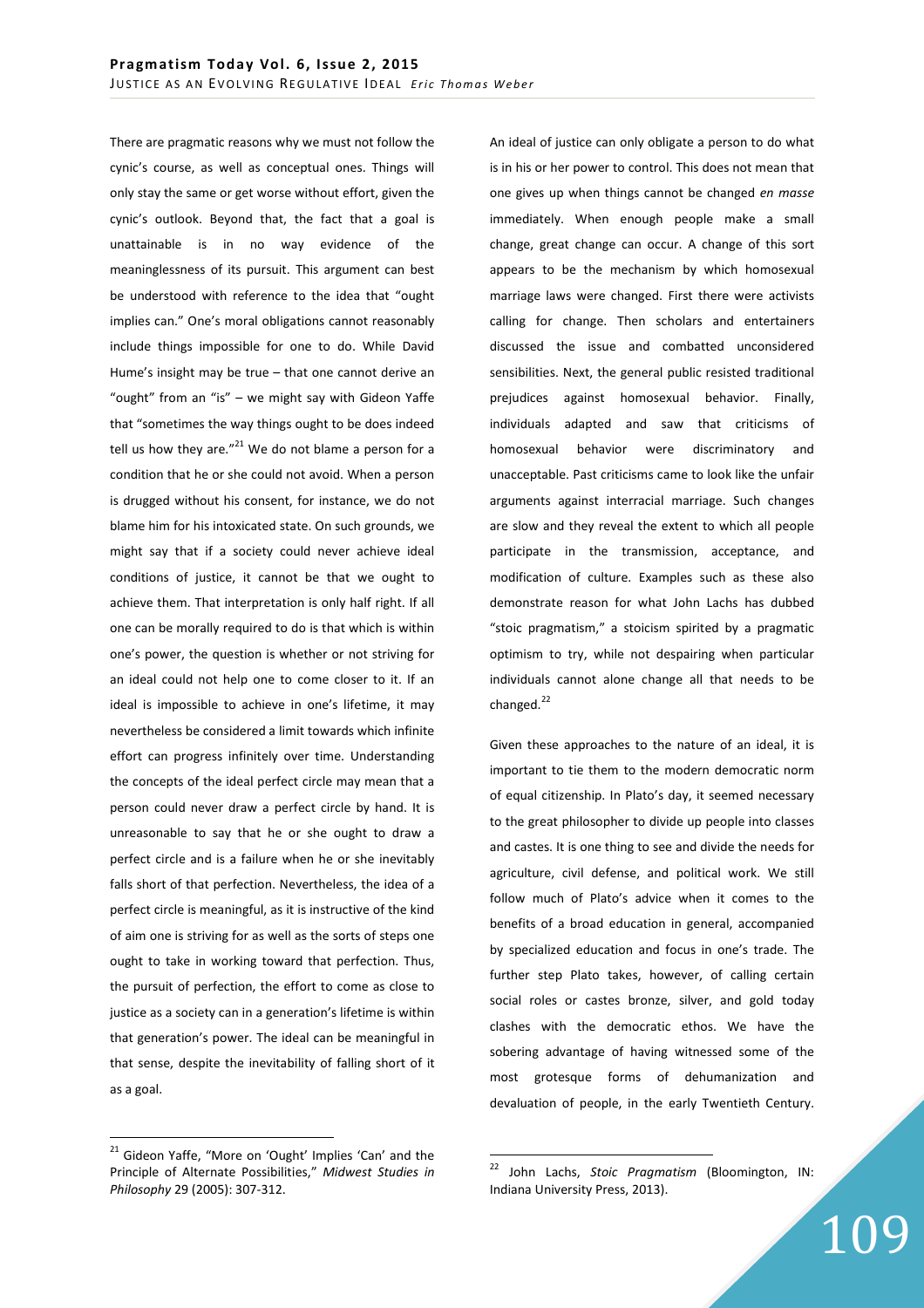The gross atrocities of the last century undermined any assuredness people might have felt in trusting powerful groups to treat those whom they command with their best interests at heart. The modern world has seen the results of classifying people into castes, valuing some far more than others. It has come to signal one of the greatest sources of injustice, even while today many have argued that the United States is an oligarchy, not a democracy. $^{23}$  Such claims make the news because nations like the U.S. call themselves democracies, and allegedly aspire to the values of democratic justice. The democratic pursuit of justice fundamentally must reject hierarchies of citizenship, yet they persist.

Plato's optimism about the trustworthiness of unchecked rulers $^{24}$  has been thoroughly tested and failed. While no person is perfect, it is worth considering that had General George Washington wanted a monarchy, or to have remained President until his death, he may have been able to do so. He also could have rendered the United States far less democratic than it has become. We reify figures like him because they are so unusual for not clutching to power. Washington made present democratic developments possible in many ways. Of course, he owned many slaves and was known to have sold some to separate them some from their families, as a form of punishment.<sup>25</sup> Washington had his troubling flaws as well. Had Washington not acted in such ways, we still would have reason to doubt that

http://www.mountvernon.org/george-

110

 $\overline{a}$ 

leaders could be trusted to the extent that Plato's Socrates called for. The division of powers and checks and balances of modern democratic states ensure that no individual can single-handedly wield all governmental power. The clumsy government that results from such divisions is necessary because of the long history of abuses on the part of powerful classes.

Today, the democratic era takes the opposite view on Plato's mistake. While we still speak of classes and oligarchy, $^{26}$  hierarchies of citizenship are denounced. John Dewey and James Tufts distilled one of the central democratic values of the modern era, explaining that:

[The] worth and dignity of every human being of moral capacity is fundamental in nearly every moral system of modern times. It is implicit in the Christian doctrine of the worth of the soul, in the Kantian doctrine of personality, in the Benthamic dictum, "every man to count as one." It is embedded in our democratic theory and institutions. With the leveling and equalizing of physical and mental power brought about by modern inventions and the spread of intelligence, no State is permanently safe except on a foundation of justice. And justice cannot be fundamentally in contradiction with the essence of democracy.<sup>2</sup>

This democratic ideal, of having each person count as one, rejects hierarchical citizenship. Of course, it does not capture all that justice instructs. Nor does it address every concern for democracy. But, it offers invaluable insight into ways in which today American and other societies can be more just. There is reason why we must not expect a complete and final definition of the full meaning of justice, however, which is that justice grows

 $\overline{a}$ 

http://www.upi.com/Top\_News/US/2015/03/09/Sen-Bernie-Sanders-calls-US-politics-oligarchy-considers-runin-2016/8711425927237/.

<sup>&</sup>lt;sup>23</sup> See Martin Gilens and Benjamin I. Page, "Testing Theories of American Politics: Elites, Interest Groups, and Average Citizens," *Perspectives on Politics* 12, Issue 3 (2014): 564-581 and Zachary Davies Boren, "The US Is an Oligarchy, Study Concludes," *The Telegraph (UK)*, April 16, 2014, URL:

http://www.telegraph.co.uk/news/worldnews/northam erica/usa/10769041/The-US-is-an-oligarchy-studyconcludes.html.

 $\frac{24}{24}$  He even calls it permissible for them to tell a profound lie, calling themselves to believe it too. That kind of leadership is most clearly unchecked, with the protection of deception and secrecy.

Mount Vernon Ladies' Association, "Ten Facts about Washington and Slavery," URL:

washington/slavery/ten-facts-about-washingtonslavery/.

 $26$  As in Gilens and Page, but see also Nicholas Confessore, "Koch Brothers' Budget of \$889 Million for 2016 Is on Par with Both Parties' Spending," *The New York Times*, January 27, 2015, A1; and Bailey Williams, "Sen. Bernie Sanders Calls U.S. Politics 'Oligarchy'; Considers Run in 2016," *Medill News Service - United Press International*, March 9, 2015, URL:

<sup>27</sup> John Dewey and James Tufts, *Ethics (1908)*, in *The Collected Works of John Dewey, The Middle Works, Volume 5*, Edited by Jo Ann Boydston (Carbondale, IL: Southern Illinois University Carbondale, 1978), 466.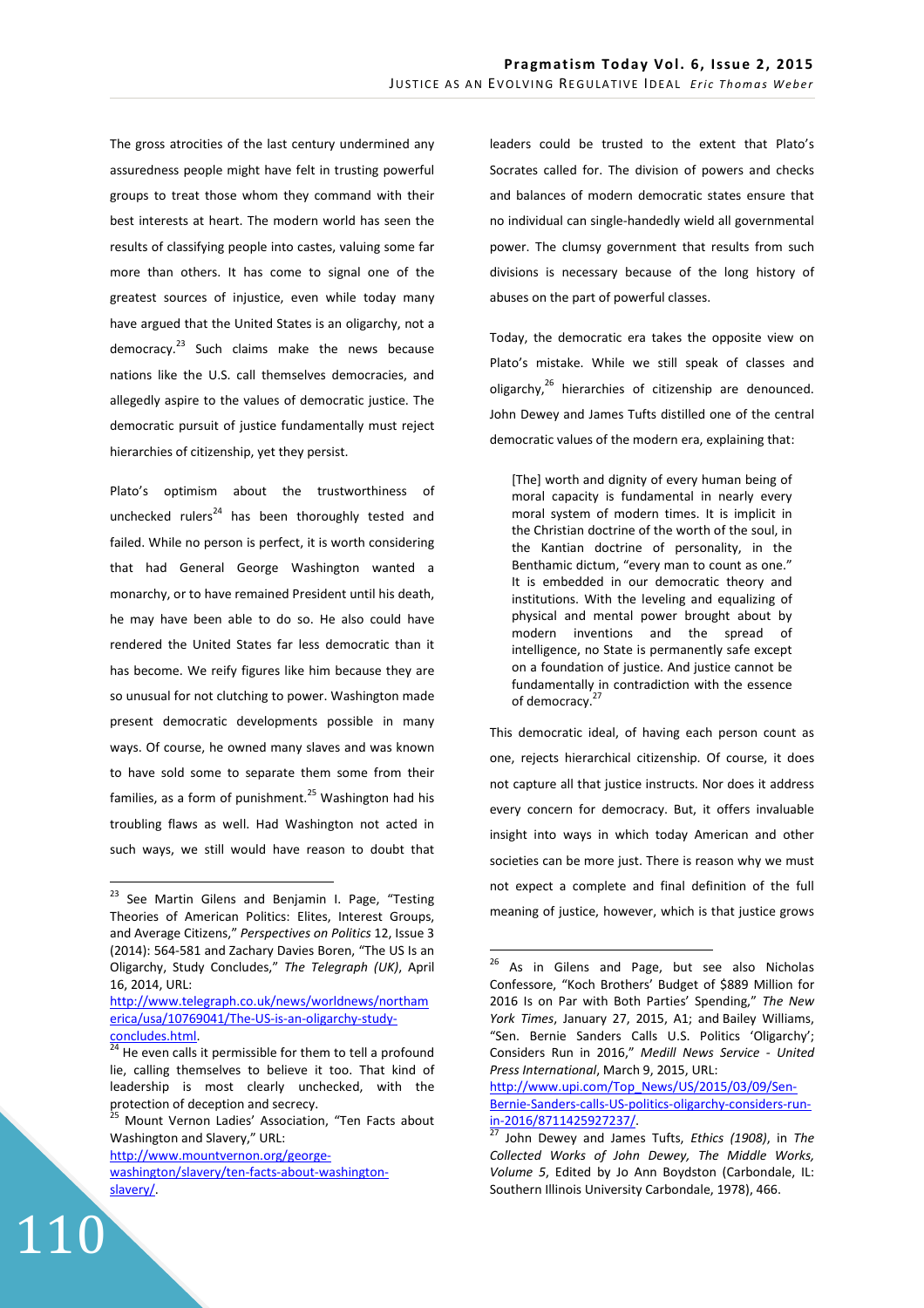and evolves with changing human conditions and potential. The next step for the present paper is to consider the ways in which justice evolves and can nevertheless ultimately serve as a regulative ideal.

#### **II. Justice as an Evolving Ideal**

Perhaps the key figure with whom I disagree on the issue of the evolution of ideals is Plato. While I believe that there is much to learn still today from Plato, there is also much that must be rejected. The Platonic view that there is a realm of unchanging forms, which are perfect in part because they are unchanging, has had many critics. I will be brief in explaining my rejection of his view, which can be associated with a kind of absolutism.

One way of thinking suggests that there is a perfect sense of justice that it is unchanging, and that the world changes, progressing or regressing in reference to it. That perfect form of justice is one that we will never achieve. The ideal of a just person, as unchanging and perfect, is difficult to reconcile with the contingent development of human beings. Plato's Socrates did not hesitate to suggest the appropriateness of infanticide for the children of "inferior parents" or for "deformed" offspring.<sup>28</sup> Such outlooks today sound barbaric and unthinkable, even if a very small set of narrow exceptions have been considered in highly controversial debates about the most extreme and unusual cases. $^{29}$  If permanent truths are most important to Plato, it is remarkable just how profoundly at odds his view of the infanticide of many healthy children is today. One way of considering the vast changes from the ancient period to today would be to suggest that we are at a step in the

 $\overline{a}$ 

process towards that greater perfection, which always was. To the pragmatist, the question at this point is about the meaning of ideas. What conceivable practical consequence can there be in the different beliefs – between thinking that there is a perfect ideal of humanity that is unchanging and always has been, versus the belief that human beings evolve?

One conceivable consequence comes from thinking one knows the nature of that human perfection, and can thereby judge others according to that standard. For instance, if one were to believe that human bodies have a purpose, one that relates to procreation, then he or she might think that the homosexual use of reproductive organs is a misuse, and correspondingly a moral failure on grounds of violating one's nature. Michael Levin's argument in "Why Homosexuality is Abnormal" depends on beliefs about the nature of the human body and the purpose of our parts in this way. $30$  In contrast with the absolutist or fixed form theorist, the view which sees ideals as evolving with human beings sees variation as a natural part of humanity. Such a view inclines one towards greater toleration of and respect for people's differences. In a democratic society, in which variety and freedom are key, such toleration is the wiser course. Given this understanding, the danger involved comes more from a lack of humility about the nature of ideals than from the belief that they are unchanging versus evolving. At the same time, John Lachs has offered another reason to reject the absolutist picture – namely that it is singular. He has argued that we ought to consider there to be not one, but many human natures.<sup>31</sup> Lachs's view considers the vastness of human variety and also appreciates or is supported by the facts of evolutionary sciences, which see divergences of branches and strains of animals in the genus homo. Animals' conditions influence the success of their

 $\overline{a}$ 

111

<sup>28</sup> Plato, *Republic*, Book V, 460c.

<sup>&</sup>lt;sup>29</sup> I am thinking of Peter Singer and his outlook on exceptional cases of profound medical problems that produce deep suffering. See Helga Kuhse and Peter Singer, "Debate: Severely Handicapped Newborns," *Law, Medicine, and Healthcare* 14, Issue 3-4 (1986): 149-153. While there are some interesting debates today, note that Plato believed it justifiable to terminate the lives of healthy infants, if they were born to "inferior" parents than those he called "golden" or "silver" citizens of the good city in the *Republic*, Book V, 460c.

<sup>30</sup> Michael Levin, "Why Homosexuality Is Abnormal," *The Monist* 67 (1984): 251-283.

<sup>31</sup> John Lachs, "Human Natures," *Proceedings and Addresses of the American Philosophical Association* 63, Issue 7 (1990): 29-39.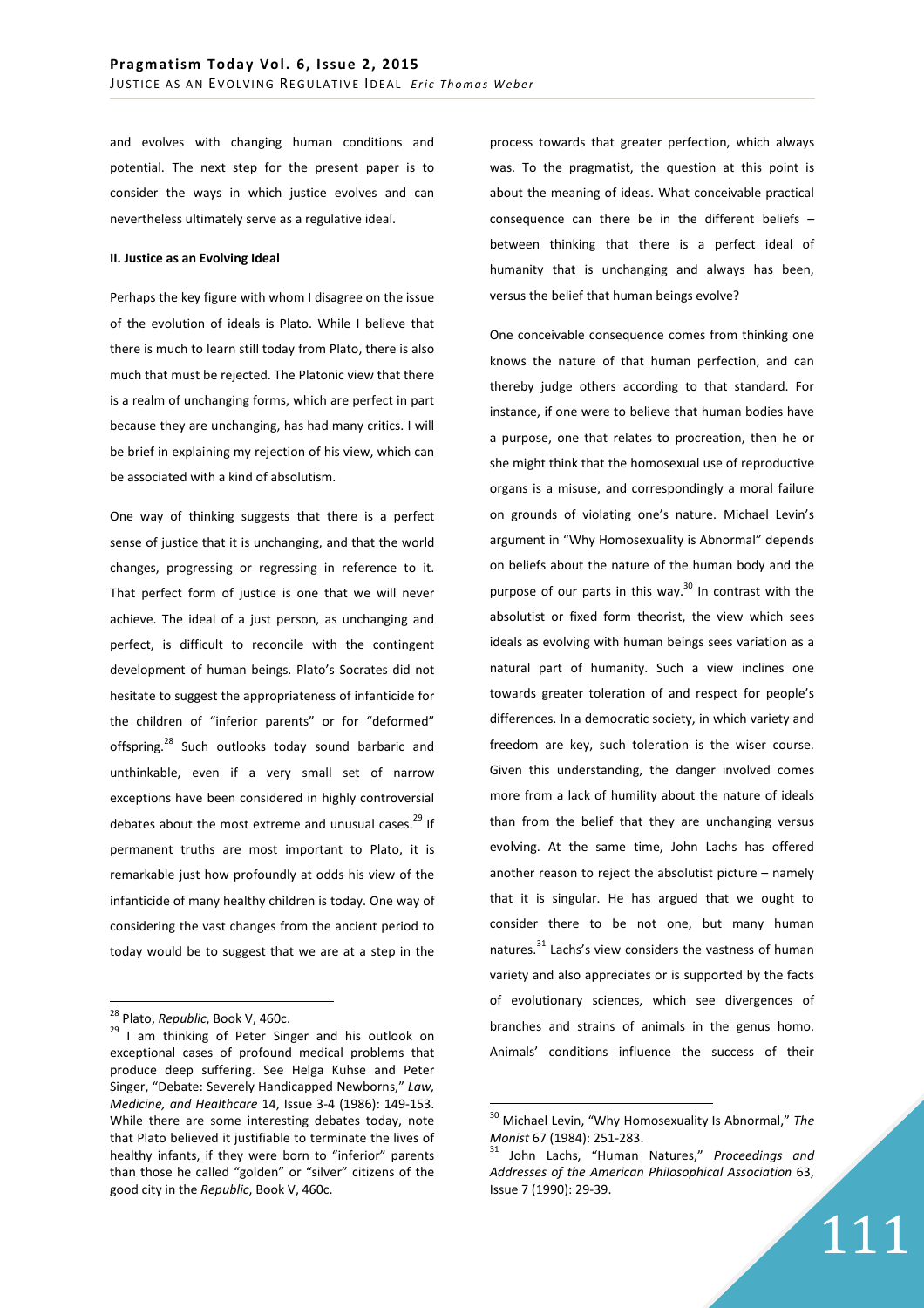offspring, and hence the generations that continue over time change. To pragmatists like Dewey, ideas are some of the most powerful tools we have for managing our environmental challenges. Tools must be modified as conditions change, and their nature adapts with the needs for which we must use them.

As circumstances change, another consequence of absolutism arises. If one believes adamantly in a value, thought to be unchanging, and if one thinks that society is departing ever more from it, the absolutist might be inclined towards drastic action. For example, if one believes in white supremacy, when non-white persons thrive at work or in public life, one might become angry to the point of taking drastic action. Dylann Roof, the mass murderer in Charleston, South Carolina, spoke of the threat of non-white people, for example. He was incapable of accepting the consequences of increasing social equality.<sup>32</sup>

One final point is worth noting. Some historians like to point to the Declaration of Independence as an example of one of the great, enduring moral documents, which remains as true today in the rightness of its aspirations as it was in its own day. President Lincoln was said to have called it a lodestar, a guiding principle for his life and work. Lewis Lehrman sees in the important document evidence of something that captured the unchanging truth about humanity and our values. $^{33}$ 

While I agree about the moral importance of the U.S. Declaration of Independence, I see it as an important step in the evolution of human ideals, not as something of perfection that is unchanging. Not the least reason for this is the fact that at the time, the founders referred to "men" while not considering non-whites relevant. Even

112

 $\overline{a}$ 

when people like Lincoln eventually came around on that point, it was *men*, not women, referred to, and the idea that the term "man" captures also women was not in fact accepted. Women had to wait until the twentieth century to get the right to vote in the United States. Therefore, the Declaration of Independence turns out to be an excellent example of my point about the evolution of ideals.

## **III. Justice as a Regulative Ideal**

Ideals can sound otherworldly, impractical, or unrealistic. In the pragmatist tradition, Charles Peirce has shown why and how ideals can be practical, such as in relation to truth as an ideal or to other ideals that can regulative behavior. An explanation of Peirce's understanding of truth can by analogy illustrates the way in which we can see justice as an evolving, regulative ideal. I will end this section with some applications of this outlook to democratic ideals of equal citizenship.

Peirce has, with justification, been called an American genius.<sup>34</sup> Robert Neville has explained that Peirce "invented pragmatism, much modern symbolic logic, and semiotics."<sup>35</sup> While his father Benjamin Peirce, himself a great Harvard mathematician and scientist, reinforced his son's tendencies toward snobbishness and hubris, 36 C.S. Peirce's philosophy of inquiry pointed to the importance of community and of varied points of view. In both philosophy and in the sciences, Peirce thought that

Philosophy ought to imitate the successful sciences in its methods, so far as to proceed only from tangible premises [sic.] which can be subjected to careful scrutiny, and to trust rather

<sup>&</sup>lt;sup>32</sup> Ray Sanchez and Ed Payne, "Charleston Church Shooting: Who Is Dylann Roof?" *CNN.com*, June 19, 2015, URL:

http://www.cnn.com/2015/06/19/us/charleston-churchshooting-suspect/.

<sup>33</sup> Lewis E. Lehrman, *Lincoln at Peoria, The Turning Point: Getting Right with the Declaration of Independence* (Mechanicsburg, PA: Stackpole Books, 2008).

<sup>34</sup> Robert C. Neville, *The Highroad Around Modernism* (Albany, NY: State University of New York Press, 1992), 25.

 $\frac{2}{35}$  Ibid.

<sup>36</sup> Peter Manicas's review of Joseph Brent's *Charles Sanders Peirce: A Life* sums up the point succinctly. See Peter Manicas, "*Charles Sanders Peirce: A Life* (Review)," *Biography* 17, Issue 1 (1994): 63-66, 64. For more detail, see Joseph Brent, *Charles Sanders Peirce: A Life* (Bloomington, IN: Indiana University Press, 1998), especially chapter 1, 26-81.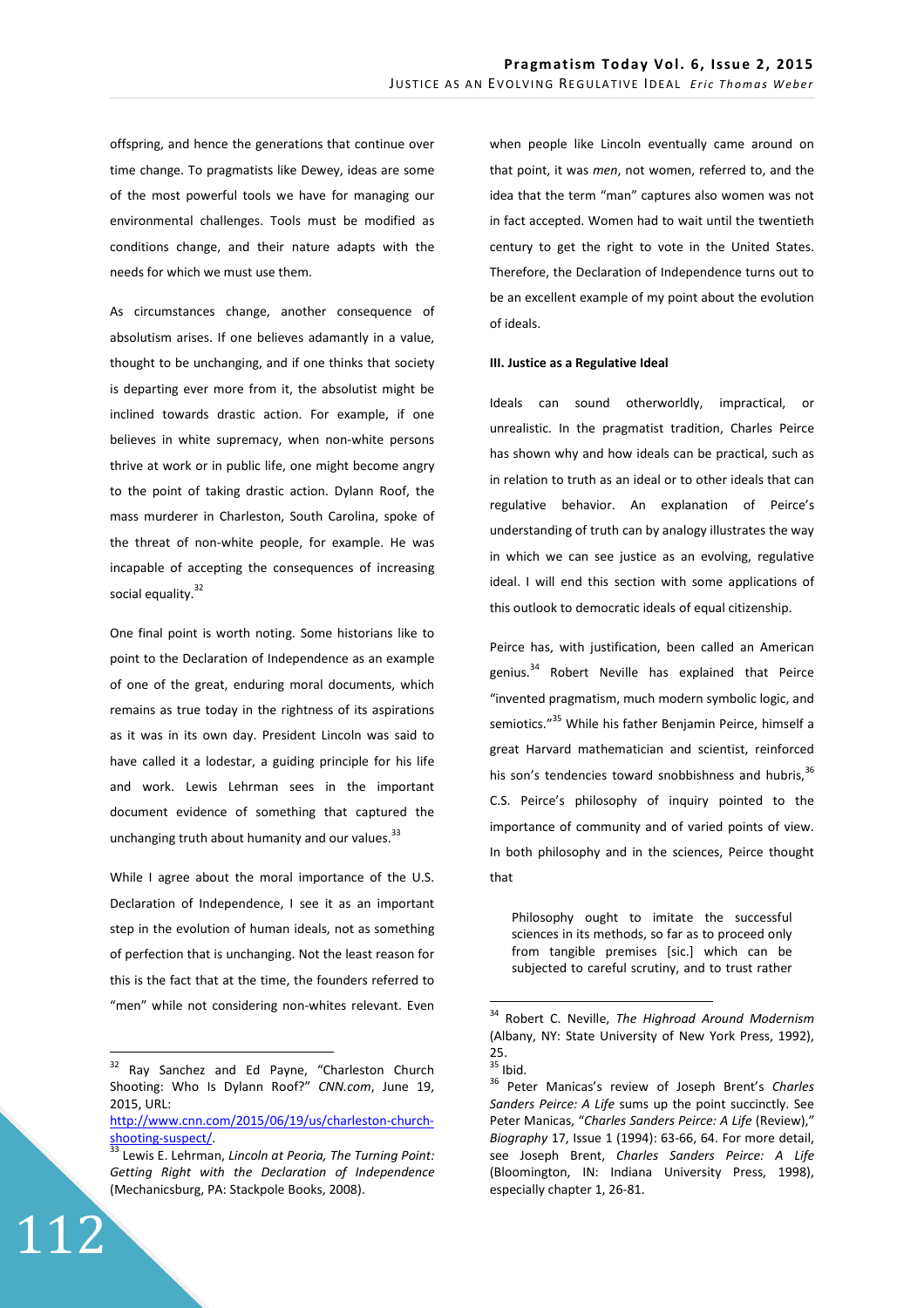to the multitude and variety of its arguments than to the conclusiveness of any one. Its reasoning should not form a chain which is no stronger than its weakest link, but a cable whose fibers may be ever so slender, provided they are sufficiently numerous and intimately connected.<sup>37</sup>

While it takes specialists to interpret data and to conduct studies, Peirce recognized that inquiry needs community, volume, and time. Peirce referred in a number of passages to the work of Pierre Simon Laplace,<sup>38</sup> the French mathematician known for *Théorie Analytique des Probabilités*, a foundational contribution leading up to what we now call the central limit theorem. In simplest terms, that theorem, which is the basis of modern probability theory and statistics, says that when multiple samples of a population are taken over and over and plotted on a graph, they will form a normal curve. That curve's mean value is the true population mean. We can appreciate the lesson here with an analogy. If one inquirer were to check the height of 100 Americans, his or her sample, not being so large, is unlikely to be generalizable to all Americans. When 100 inquirers from different parts of the country check the height of 100 Americans, the central limit theorem says that the means of the various samples will come to form a normal (bell) curve. The more samples are taken, even of a modest number, like 100, the closer and closer the plotted means will fill in the shape of the bell curve, which points to the true mean of the whole distribution.

While some of the mathematical developments relevant for contemporary statistics came after Peirce's death, he is known as "one of the founders of statistics."<sup>40</sup> He was

 $\overline{a}$ 

among the key figures who illustrated how mathematical ideals help us to arrive at truth. They teach us how to design studies and how to control maximally for error and to sharpen our conclusions, rendering them more and more likely to be true. In addition, he showed that the community of inquiry, carrying out studies together, generates insights which converge on an ideal limit that we call the truth.

Peirce illustrates the power of the ideal of truth and of the corresponding process of inquiry leading to it. In his famous essay, "The Fixation of Belief," he writes,

The trial of this method of experience in natural science for these three centuries… encourages us to hope that we are approaching nearer and nearer to an opinion which is not destined to be broken down – though we cannot expect ever quite to reach that ideal goal.<sup>41</sup>

As a mathematician and, among other things, a philosopher of science, Peirce famously explained "How to Make Our Ideas Clear." In that essay, he wrote,

[All] the followers of science are animated by a cheerful hope that the processes of investigation, if only pushed far enough, will give one certain solution to each question to which they apply it. One man may investigate the velocity of light by studying the transits of Venus and the aberration of the stars; another by the oppositions of Mars and the eclipses of Jupiter's satellites; a third by the method of Fizeau; a fourth by that of Foucault; a fifth by the motions of the curves of Lissajoux; a sixth, a seventh, an eighth, and a ninth, may follow the different methods of comparing the measures of statical and dynamical electricity. They may at first obtain different results, but, as each perfects his method and his processes, the results are found to move steadily together toward a destined centre. So with all scientific research. Different minds may set out with the most antagonistic views, but the progress of investigation carries

http://plato.stanford.edu/entries/peirce/, especially section 7. See also "Charles Sanders Peirce - Biography," [Web site] The European Graduate School, Library, Biography, URL: http://www.egs.edu/library/charlessanders-peirce/biography/. Burch explains Peirce's contributions in some depth and the European Graduate School's library biography of Peirce refers to him as "one of the founders of statistics."

<sup>&</sup>lt;sup>37</sup> Charles Sanders Peirce, "Some Consequences of Four Incapacities," in *The Collected Papers of Charles Sanders Peirce*, Edited by Charles Hartshorne and Paul Weiss (Cambridge, MA: Harvard University Press, 1932-1935), Volume 5, standard notation: CP.5.265.3.

 $38$  For a few, see CP.1.70, CP.2.148, and CP.2.761. It is worth noting that Peirce often said he was correcting Laplace's errors, where the latter's theory is "false and harmful" (CP.2.761).

<sup>39</sup> Pierre Simon Laplace, *Théorie Analytique des Probabilités* (Paris: Imprimerie Royale, 1847).

<sup>&</sup>lt;sup>40</sup> See also Robert Burch, "Charles Sanders Peirce," *Stanford Encyclopedia of Philosophy*, 2010, URL:

<sup>41</sup> Charles S. Peirce, "The Fixation of Belief," *Popular Science Monthly* 12 (November 1877): 1-15, CP.5.384n.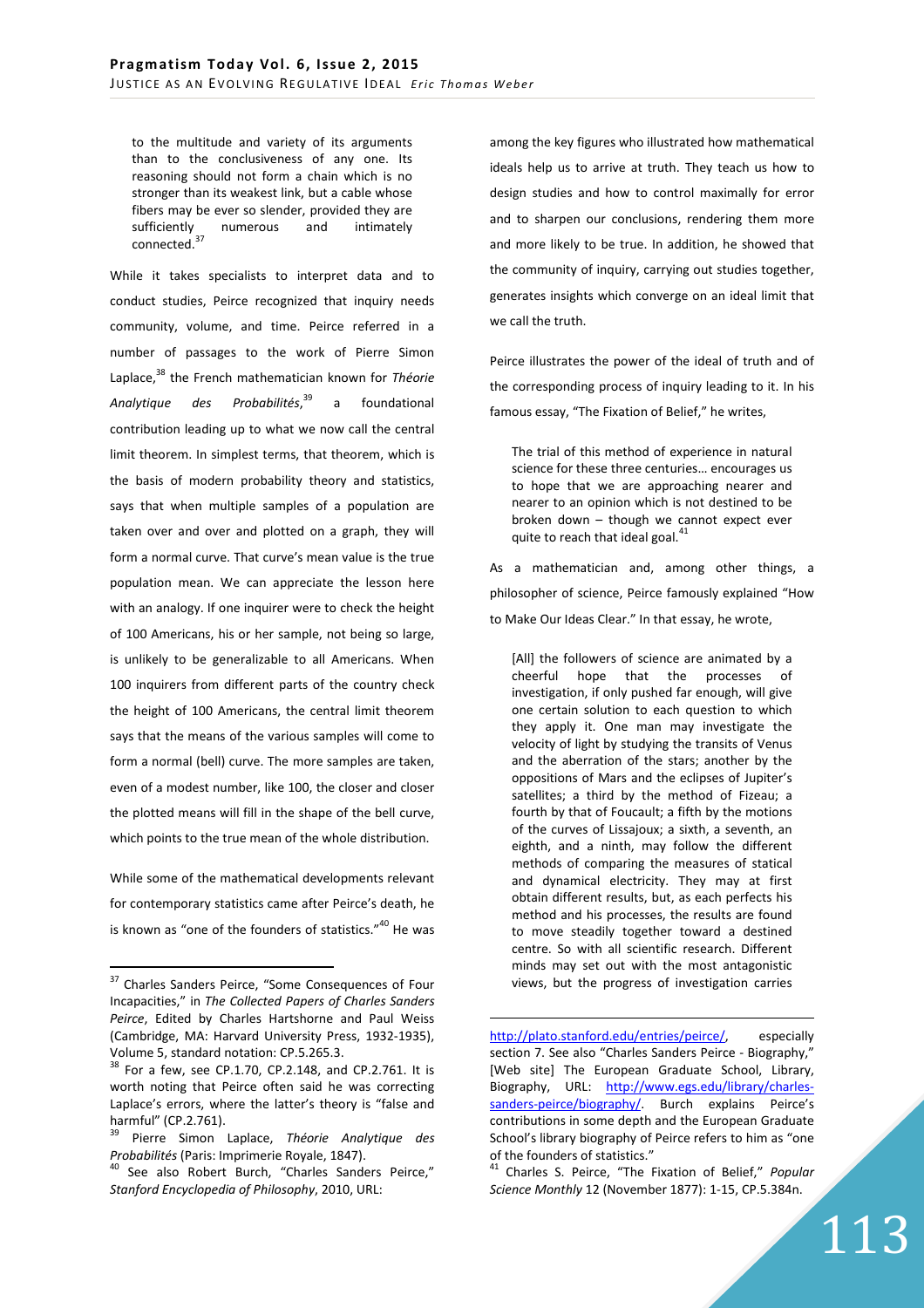them by a force outside of themselves to one and the same conclusion. This activity of thought by which we are carried, not where we wish, but to a fore-ordained goal, is like the operation of destiny. No modification of the point of view taken, no selection of other facts for study, no natural bent of mind even, can enable a man to escape the predestinate opinion. This great hope is embodied in the conception of truth and reality. **The opinion which is fated<sup>42</sup> to be ultimately agreed to by all who investigate, is what we mean by the truth**, and the object represented in this opinion is the real. That is the way I would explain reality.<sup>43</sup>

We often think of the realm of ideals in terms of morals. Pragmatists tend not to make hard distinctions between matters of fact and value, but in everyday experience, it is common to think that ideals are reserved for the social realm, not for understanding the way matter functions. Peirce shows that mundane distinction as wrongheaded, revealing that the pursuit of truth is at bottom a process guided by hope and an ideal of inquiry.

Peirce's pragmatism grew out of his reaction to Kant, seeing the power of reason to direct practice, even if ideals are not somehow ever fully known. He wrote,

Truth is a character which attaches to an abstract proposition, such as a person might utter. It essentially depends upon that proposition's not professing to be exactly true. But we hope that in the progress of science its error will indefinitely diminish, just as the error of 3.14159, the value given for π, will indefinitely diminish as the calculation is carried to more and more places of decimals. What we call π is an ideal limit to which no numerical expression can be perfectly true.<sup>44</sup>

114

 $\overline{a}$ 

When we consider  $\pi$  as an example, we see that a mathematical idea, which we realize is not fully known to us, is in fact enormously powerful for directing human behavior. Likewise, we can think of justice as the target of progressive refinement of understanding. It is also an ideal that helps us to carry out social functions.

While Peirce's general focus was on the sciences and mathematics, he recognized that these insights apply to the moral realm. He continued,

In the above we have considered positive scientific truth. But the same definitions equally hold in the normative sciences. If a moralist describes an ideal as the *summum bonum*, in the first place, the perfect truth of his statement requires that it should involve the confession that the perfect doctrine can neither be stated nor conceived. If, with that allowance, the future development of man's moral nature will only lead to a firmer satisfaction with the described ideal, the doctrine is true.<sup>45</sup>

We can appreciate what Peirce has in mind here through an example. The concept of consent, such as what we find in social contract theory or in bioethics, is an ideal notion when considered complete or perfect. Citizens rarely have moments in which they consent explicitly to their participation in a society. Immigrants are an exception, as they choose to enter and live in a country. Most citizens do not have many, if any, such moments. Nevertheless, in the twentieth century, the concept of consent has come to be of paramount importance in bioethics. We understand the value and importance of consent, such as of the human subjects of scientific research. Because of the terrible mistakes that past scientists have made, harming people, like in the Tuskeegee syphilis experiments, we now carefully regulate studies involving human subjects.<sup>46</sup> At the same time, we still have much to learn and to decide about the future of consent as moral tool for justice. When doctors offer explanations to patients, they get the patients to sign forms for consent, yet a person without

<sup>&</sup>lt;sup>42</sup> Peirce add this footnote: "Fate means merely that which is sure to come true, and can nohow be avoided. It is a superstition to suppose that a certain sort of events are ever fated, and it is another to suppose that the word fate can never be freed from its superstitious taint. We are all fated to die."

<sup>&</sup>lt;sup>43</sup> Charles S. Peirce, "How to Make Our Ideas Clear," *Popular Science Monthly* 12 (January 1878): 286-302, CP.5.407. Emphasis in the original.

<sup>44</sup> Charles S. Peirce, "Truth," Chapter 5 in *The Collected Papers, Volume 5, Pragmatism and Pragmaticism, Book 3, Unpublished Papers*, edited by Charles Hartshorne and Paul Weiss (Cambridge, MA: Harvard University Press, 1934), CP.5.565.

<sup>&</sup>lt;sup>45</sup> Ibid., CP.5.566. Emphasis in the original.

<sup>46</sup> James H. Jones, *Bad Blood: The Tuskegee Syphilis Experiment, New and Expanded Edition* (New York: The Free Press, 1993).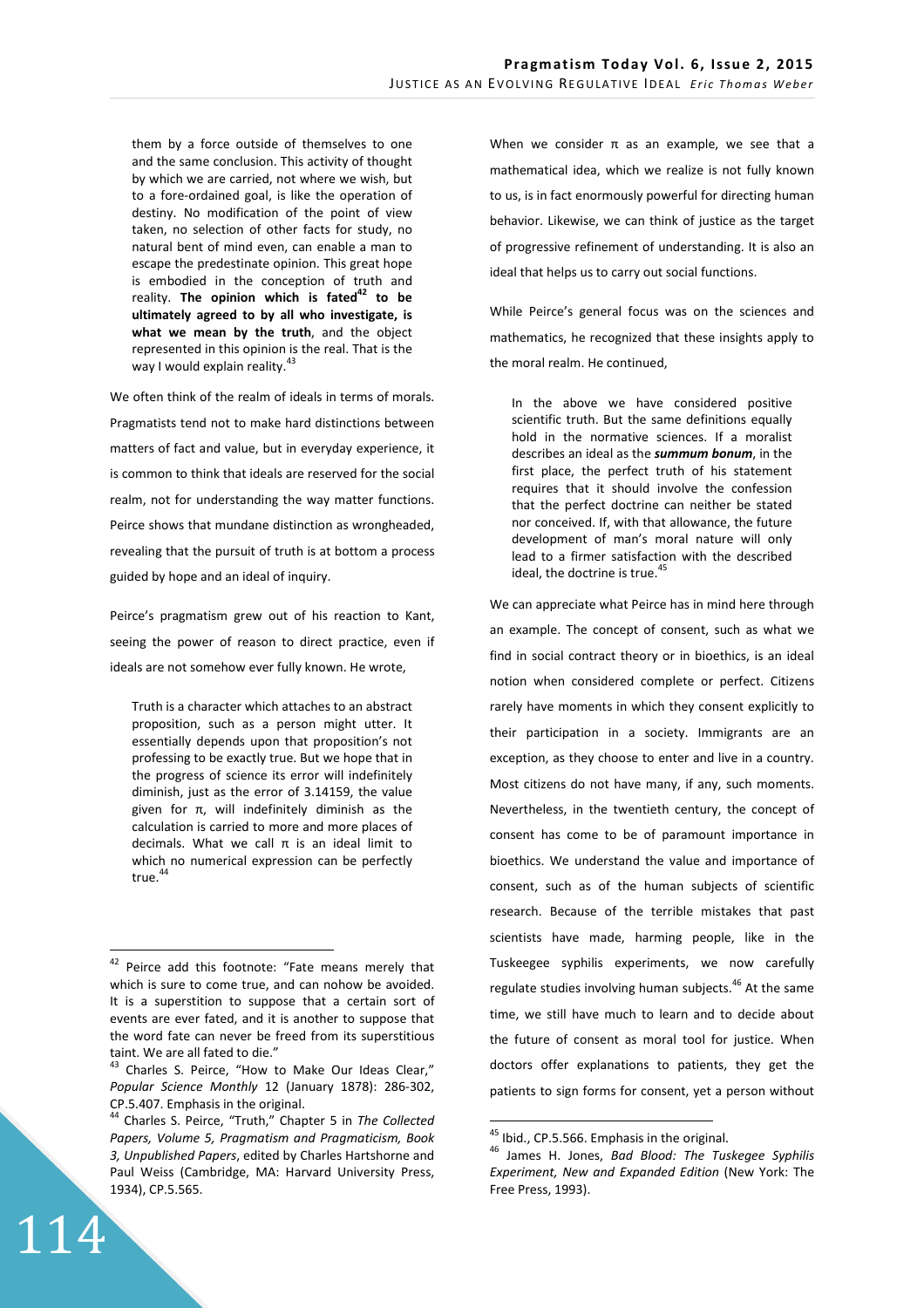a high school degree might reasonably claim that he or she did not understand a doctor's explanation. When consent is needed, new mechanisms and understandings of the ideal can be developed and refined to address limitations in our past practices. How we might in the future ensure that a patient or patient's representative has clearly and fully consented to a risky operation is under debate and development.<sup>47</sup>

Peirce added an important component as a philosopher of science when he thought about inquiry, be it scientific or normative. In his essay, "Some Consequences of Four Incapacities," he wrote that,

We individually cannot reasonably hope to attain the ultimate philosophy which we pursue; we can only seek it, therefore, for the *community* of philosophers. Hence, if disciplined and candid minds carefully examine a theory and refuse to accept it, this ought to create doubts in the mind of the author of the theory.<sup>4</sup>

The community of inquirers, as Peirce explained it, is one which is regulated by ideals. Those ideals concretely instruct us on how to pursue truth together. The lesson here is that early pioneers in the fight for an underrepresented group or for a cause that society has yet to take seriously are likely to move few people in their lifetime. Nevertheless, the larger aim must be to shift the culture over time, something which courageous individuals can motivate, but to which the masses must eventually contribute, even if in small ways. Peirce shows us how to see an ideal as something which evolves, is pursued in community, and is at the same time elusive, always beyond our full understanding. Such regulative ideals are nevertheless powerful in directing behavior to success in more proximal fulfillment of their aims.

 $\overline{a}$ 

In the United States today, many have celebrated the election twice over of an African American President. People have used language like "post-racial" or the "age of Obama." At the same time, record numbers of African Americans drop out of school in places like the impoverished regions of Mississippi. Vast numbers of Americans are incarcerated, including disproportionate numbers of African Americans. While in the country some doors have opened to higher positions of power and opportunity, a small minority of historically disadvantaged people are afforded such widened opportunities. Meanwhile, public officials are found to take money, selling African American young men to private prisons, for profit.<sup>49</sup> As a country, we have a long way to go in the fight against inequalities of citizenship. At the same time, exposure of apparent oligarchy makes the news. Corrupt judges get caught and incarcerated. We are far from having achieved an ideally just society, yet we have more tools today than ever before to record and spread messages and videos, such as in recordings of police brutality and unfairness. Peirce's insights reveal the need to cultivate a community of accountability, a culture of democratic justice that can more closely watch and more severely punish those officials who frustrate the movement to approach greater equity. We can use the ideals of objectivity, fairness, and due process, even if never achieving them perfectly, to better advance the aims of justice. If we avoid the dangers of cynicism and of absolutist overreach, we can do the best we can to achieve a maximally just culture.

# **Conclusion**

 $\overline{a}$ 

While it is not new to call justice an ideal, there is reason to make the point. When a family loses a child at the hands of someone charged with his or her protection, they call for justice. What they want is the relevant

http://www.npr.org/sections/thetwoway/2011/08/11/139536686/pa-judge-sentenced-to-28 years-in-massive-juvenile-justice-bribery-scandal.

115

<sup>47</sup> See Neil C. Manson and Onora O'Neill, *Rethinking Informed Consent in Bioethics* (New York: Cambridge University Press, 2007) and Susanne Uusitalo and Barbara Broers, "Rethinking Informed Consent in Research on Herion-Assisted Treatment," *Bioethics* 29, Issue 7 (2015): 462-469.

<sup>48</sup> Charles S. Peirce, "Some Consequences of Four Incapacities," *The Journal of Speculative Philosophy* 2, Issue 3 (1868): 140-157. CP.5.265.2. Emphasis in original.

<sup>&</sup>lt;sup>49</sup> Eyder Peralta, "PA Judge Sentenced to 28 Years in Massive Juvenile Justice Bribery Scandal," *NPR.org*, August 11, 2011, URL: